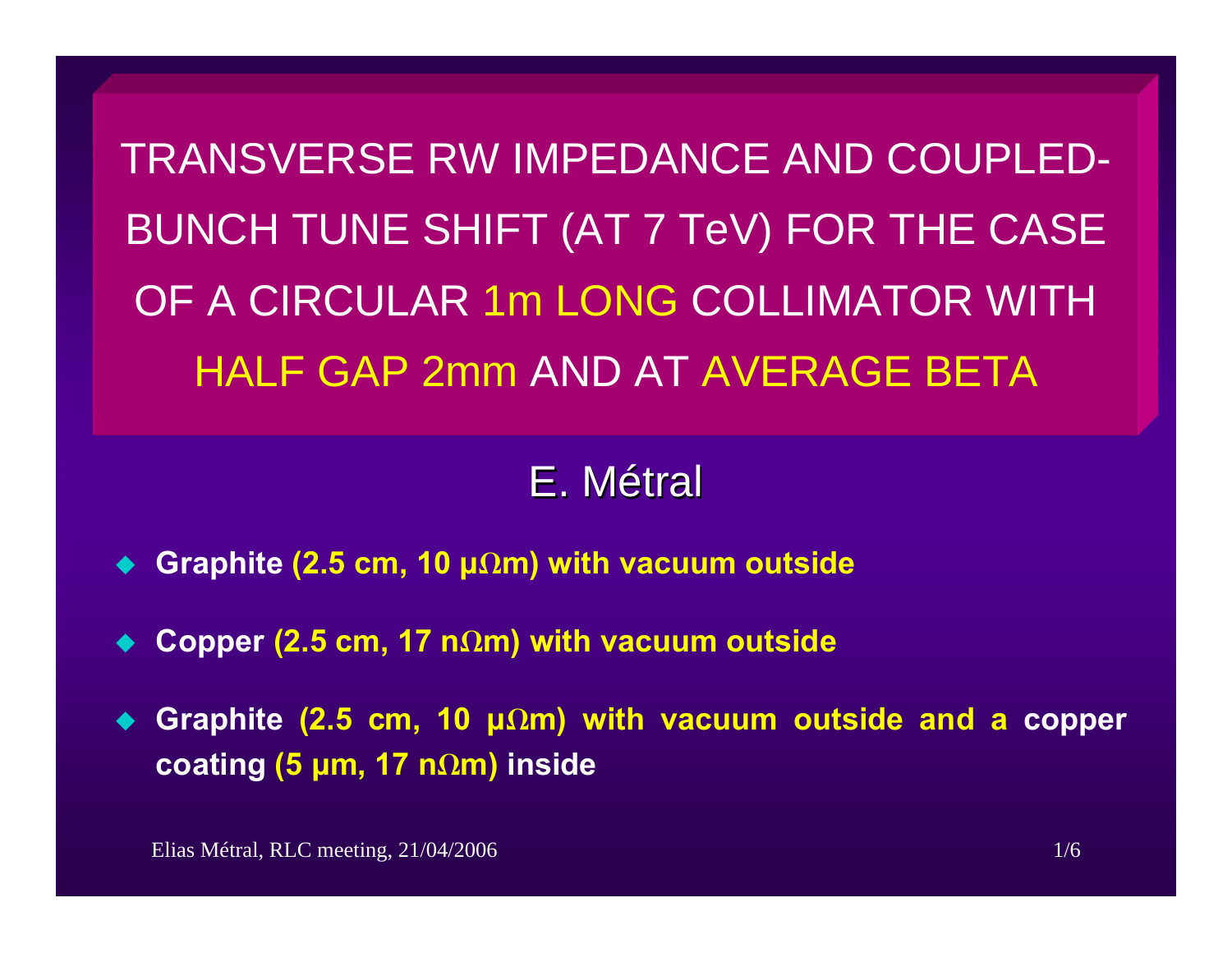#### **Transverse RW impedance**

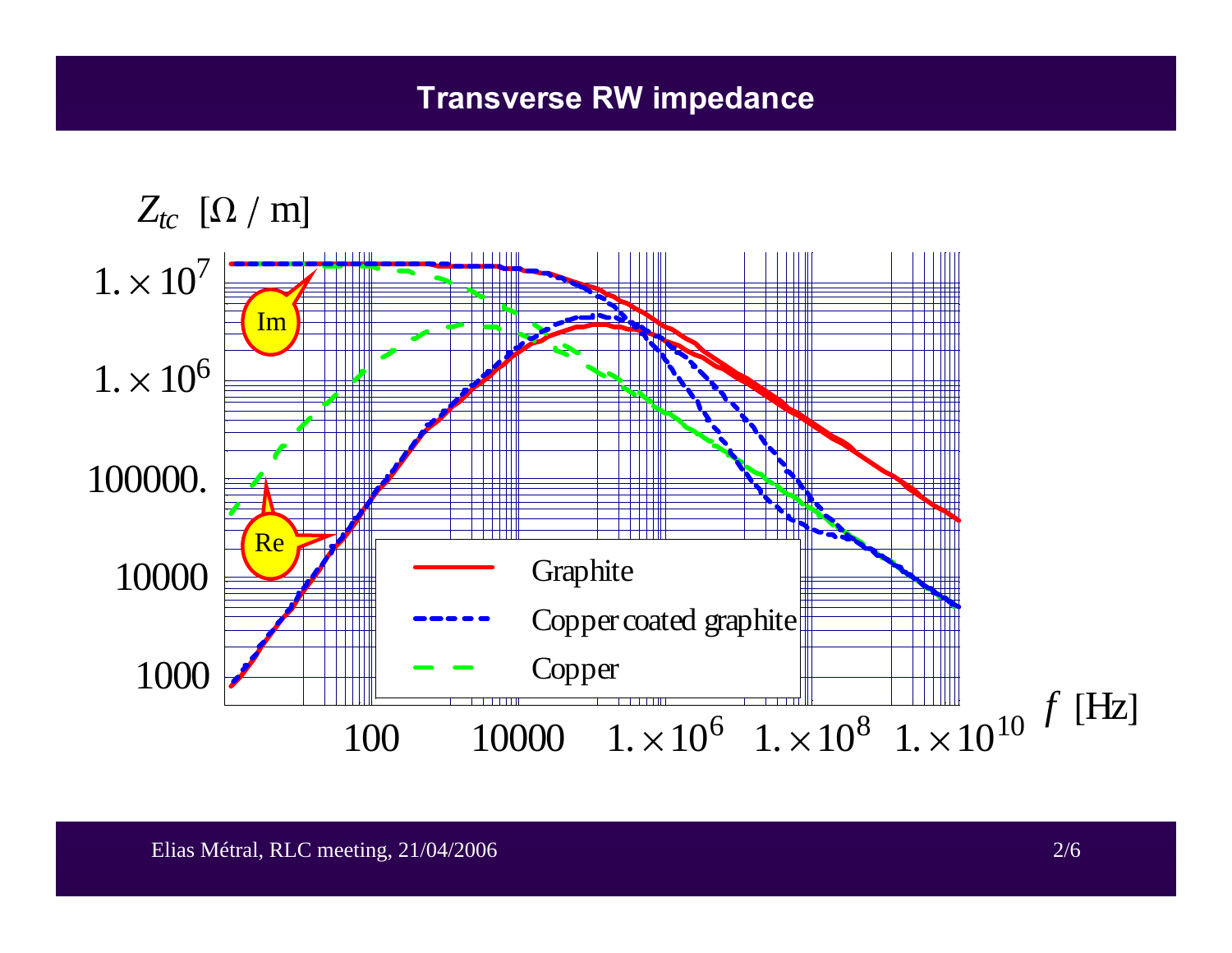#### **Coupled-bunch instability growth-rates vs. coupled-bunch mode**  *n* **COPPER**

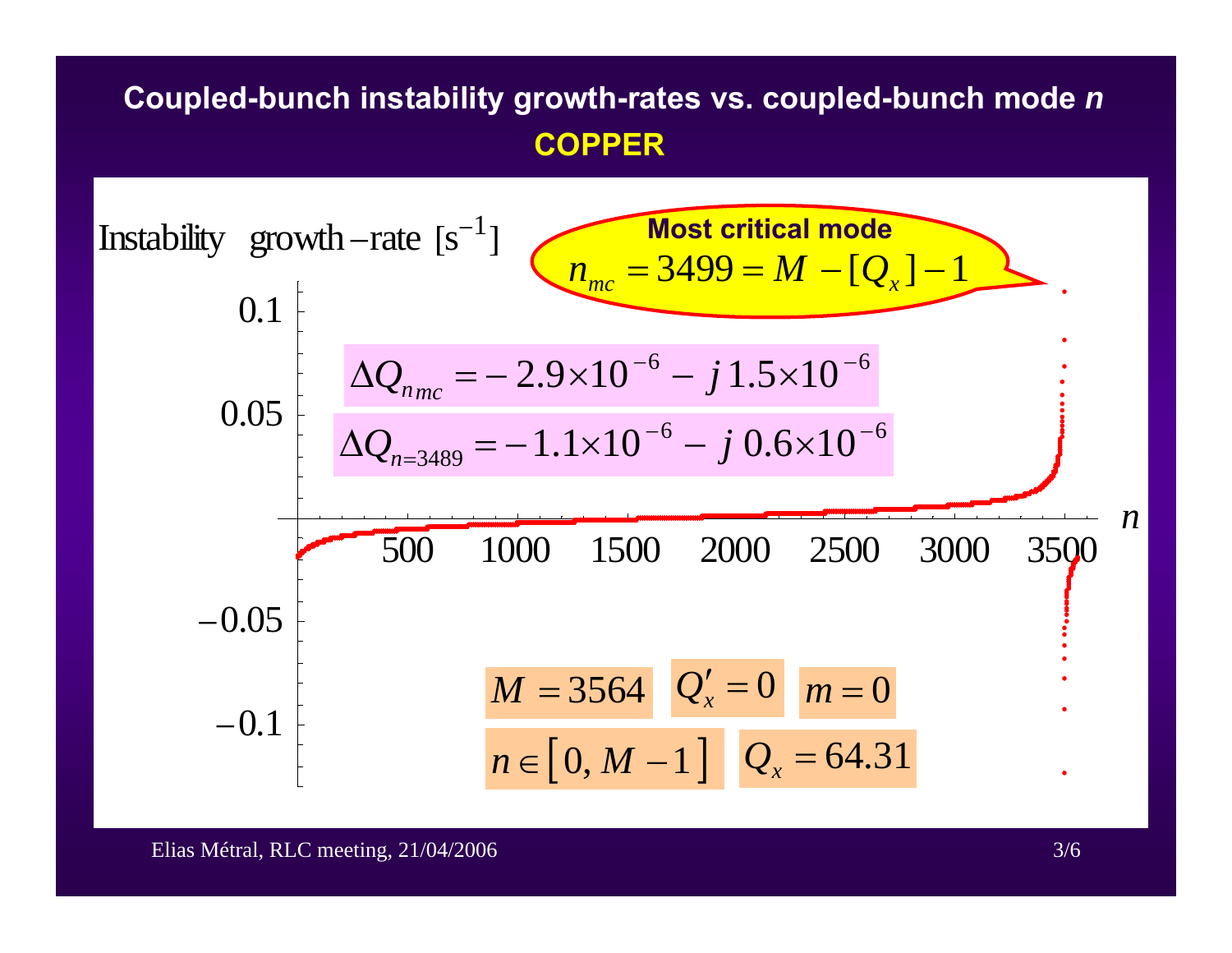### **Coupled-bunch instability growth-rates vs. coupled-bunch mode**  *n* **GRAPHITE**



Elias Métral, RLC meeting, 21/04/2006 4/6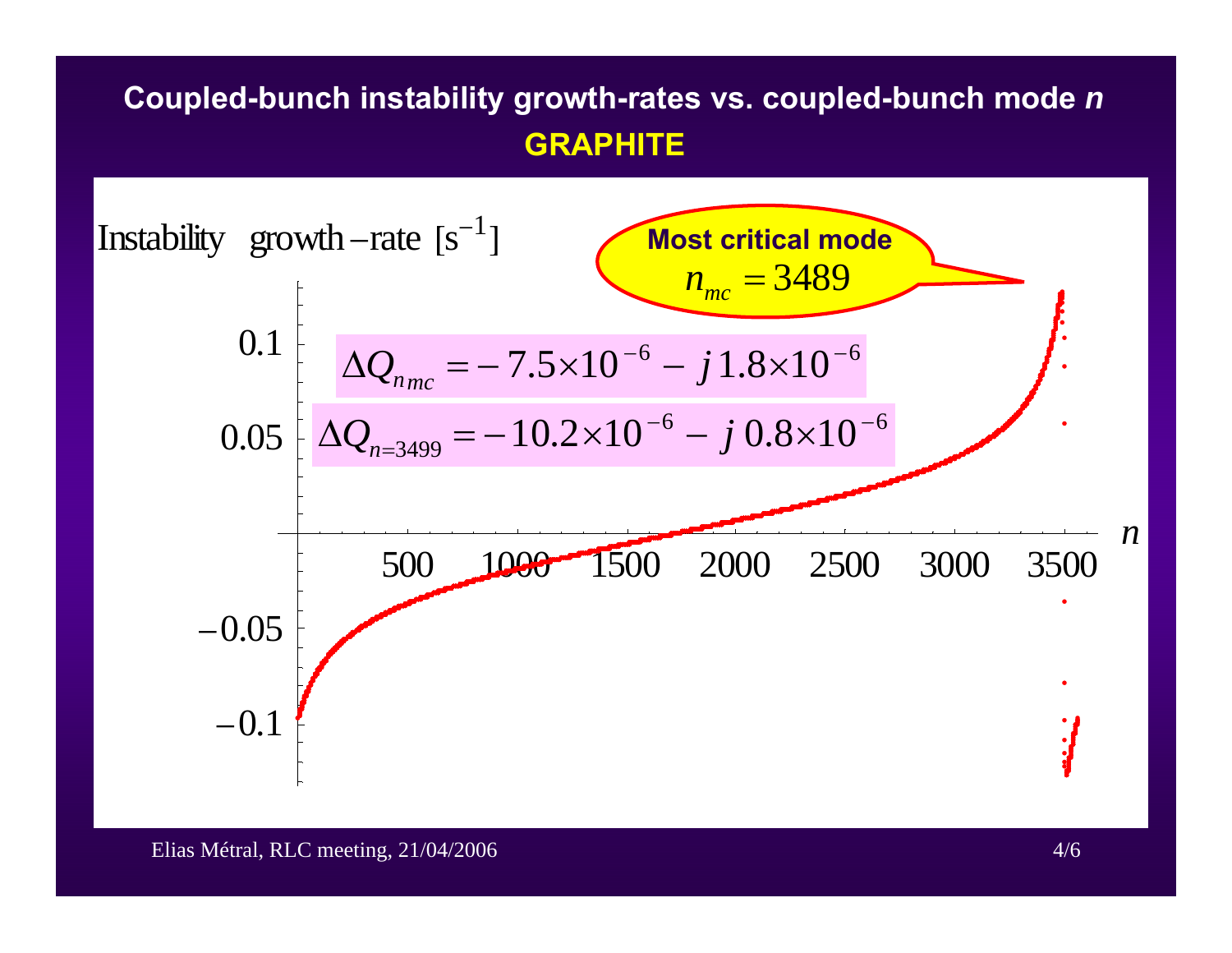## **Coupled-bunch instability growth-rates vs. coupled-bunch mode**  *n* **COPPER COATED GRAPHITE**



Elias Métral, RLC meeting, 21/04/2006 5/6